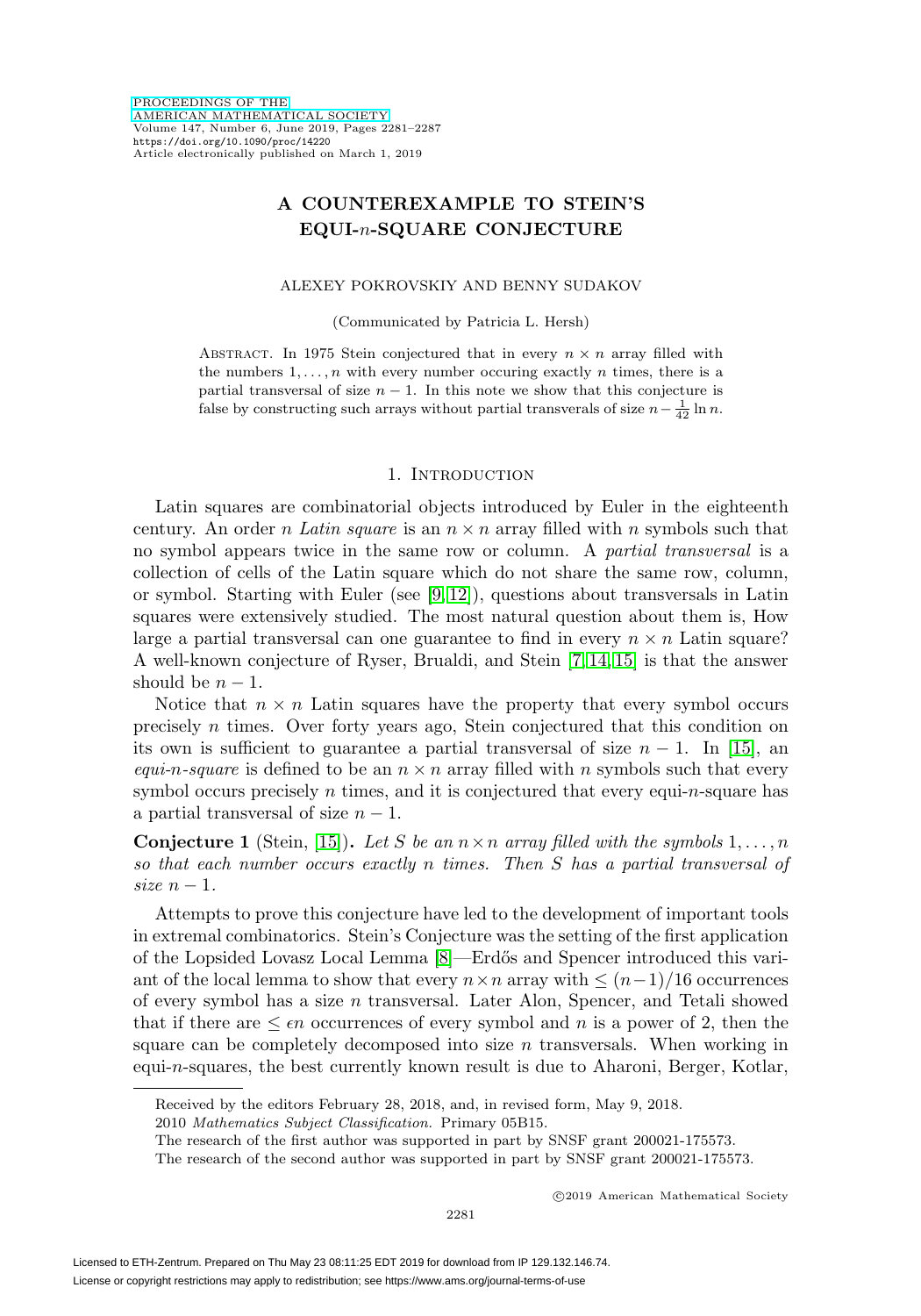and Ziv [\[3\]](#page-6-6)—they used topological methods to show that such arrays always have a partial transversal of size  $2n/3$ . This improved on an earlier result of Stein [\[15\]](#page-6-4) who used the probabilistic method to show that a partial transversal of size  $(1 - e^{-1})n$ exists in every equi- $n$ -square

In this note we produce counterexamples to Conjecture [1.](#page-0-0)

<span id="page-1-0"></span>**Theorem 2.** For all sufficiently large n, there exist  $n \times n$  arrays filled with the symbols  $1, \ldots, n$  so that each symbol occurs exactly n times, which have no partial transversals larger than  $n - \frac{1}{42} \ln n$ .

We remark that a corollary of the above theorem is that Erdős and Spencer's result cannot be strengthened to hold when the number of occurrences of each symbol in the array is " $\leq n - \frac{1}{85} \ln n$ " rather than " $\leq (n - 1)/16$ ". To see this consider the  $n \times n$  array S from Theorem [2](#page-1-0) and append  $\left\lfloor \frac{1}{84} \ln n \right\rfloor$  rows and columns to obtain a new array  $S'$ . Fill the newly created entries with (arbitrarily many) previously unused symbols using every symbol  $\leq n$  times. Now S' is an  $n' \times n'$  array for  $n' = n + \left\lfloor \frac{1}{84} \ln n \right\rfloor$  with  $\leq n \leq n' - \frac{1}{85} \ln n'$  occurrences of each symbol (using that n is sufficiently large). It cannot have a size  $n'$  transversal, since such a transversal would intersect S in at least  $n'-2(n'-n) \geq n-\frac{1}{42} \ln n$  entries, and S was chosen to have no transversal of size  $n - \frac{1}{42} \ln n$ .

The above theorem is proved in the next section. These counterexamples still leave open the possibility of Stein's Conjecture holding in some asymptotic sense. In Section [3](#page-3-0) we discuss some possible asymptotic versions of it.

### 2. Proof

Our proof relies on the fact that the sequence  $a_t = \frac{1}{\sqrt{t}}$  has the property that  $b_t = a_t \sum_{i=1}^t a_i$  converges as  $t \to \infty$  while  $c_t = \sum_{i=1}^t a_i^2$  diverges. The following lemma proves this in a way which will be convenient to apply.

<span id="page-1-4"></span>**Lemma 3.** For an integer  $n \geq 10^{60}$ , consider the sequence  $x_t = \left\lfloor \frac{1}{3} \sqrt{\frac{n}{t}} \right\rfloor$ . The following hold for all t:

<span id="page-1-1"></span>
$$
(1) \t x_t \sum_{i=1}^t x_i \leq \frac{n}{4},
$$

<span id="page-1-3"></span>(2) 
$$
\sum_{i=1}^{n} x_i^2 \ge \frac{n \ln n}{10}.
$$

*Proof.* We'll use the fact that for the decreasing function  $f(x)$  we have  $\int_a^b f(x)dx \le$  $\sum_{i=a}^{b} f(i) \leq \int_{a-1}^{b} f(x) dx$ . This implies

$$
\frac{1}{3} \sum_{i=1}^{t} \sqrt{\frac{n}{i}} = \frac{\sqrt{n}}{3} \left( 1 + \sum_{i=2}^{t} \frac{1}{\sqrt{i}} \right)
$$
\n
$$
\leq \frac{\sqrt{n}}{3} \left( 1 + \int_{1}^{t} \frac{1}{\sqrt{x}} dx \right) = \frac{\sqrt{n}}{3} \left( 1 + 2 \left( \sqrt{t} - 1 \right) \right) \leq \frac{2\sqrt{nt}}{3}.
$$

<span id="page-1-2"></span>Now [\(1\)](#page-1-1) comes from using [\(3\)](#page-1-2) and  $x_t \leq \frac{1}{3}\sqrt{\frac{n}{t}}$  to get

$$
x_t \sum_{i=1}^t x_i \le \frac{1}{3} \sqrt{\frac{n}{t}} \left( \sum_{i=1}^t \frac{1}{3} \sqrt{\frac{n}{i}} \right) \le \frac{1}{3} \sqrt{\frac{n}{t}} \cdot \frac{2\sqrt{nt}}{3} \le \frac{n}{4}.
$$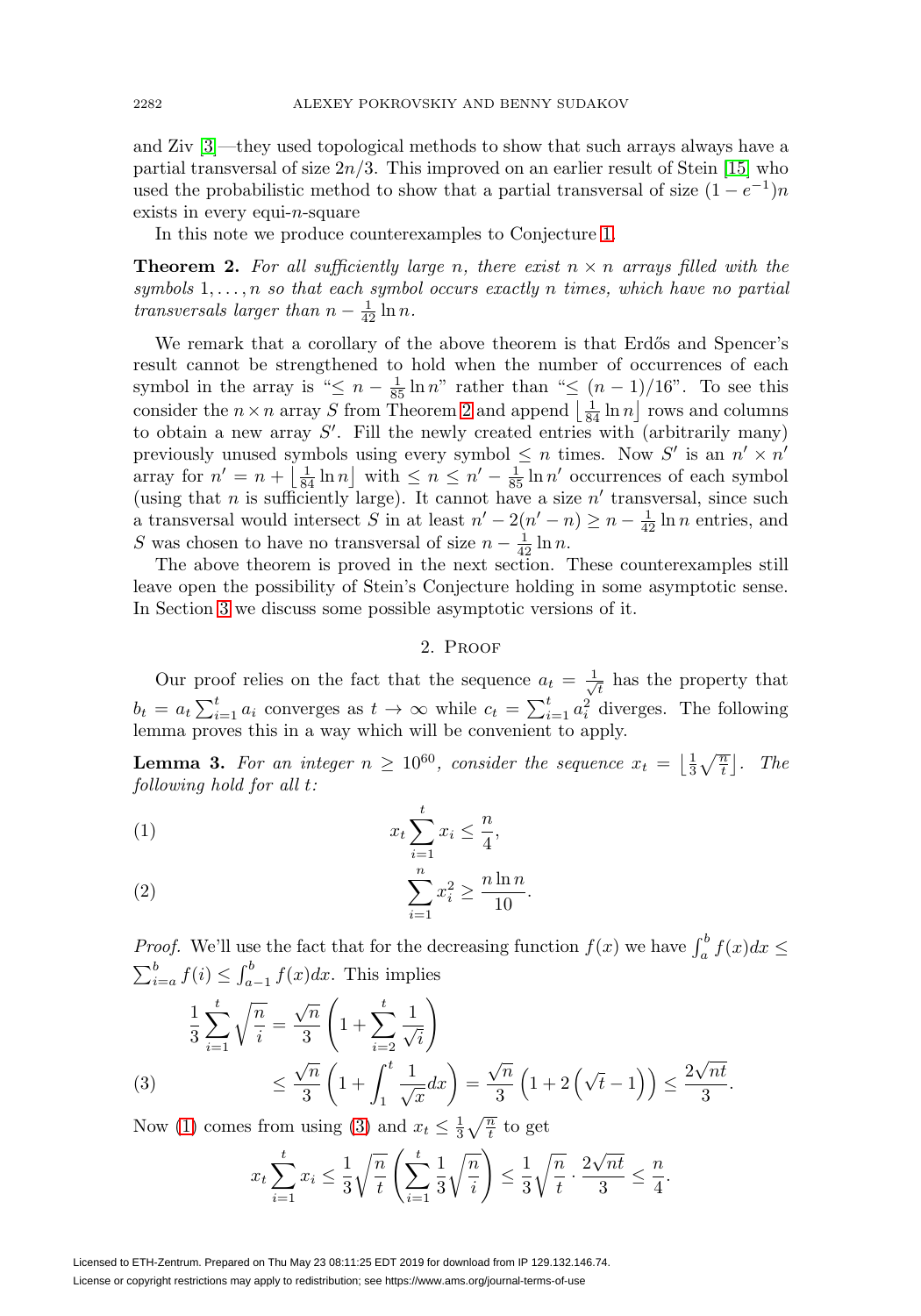

<span id="page-2-0"></span>FIGURE [1.](#page-0-0) An illustration of a counterexample to Conjecture 1. The colours in the array represent symbols in the array S. For clarity we use the same colour for symbols in each of  $N_1, \ldots, N_n$ , and A. The picture is not entirely to scale since in the actual array in Theorem [2,](#page-1-0)  $R^* \times C^*$  takes up a far larger proportion of the square.

For [\(2\)](#page-1-3) we have

$$
\sum_{i=1}^{n} x_i^2 = \sum_{i=1}^{n} \left[ \frac{1}{3} \sqrt{\frac{n}{i}} \right]^2
$$
  
 
$$
\geq \frac{n}{9} \sum_{i=1}^{n} \frac{1}{i} - \frac{2}{3} \sum_{i=1}^{n} \sqrt{\frac{n}{i}} \geq \frac{n}{9} \int_1^n \frac{1}{x} dx - \frac{4n}{3} = \frac{n \ln n}{9} - \frac{4n}{3} \geq \frac{n \ln n}{10}.
$$

The first inequality comes from  $\left\lfloor \frac{1}{3}\sqrt{\frac{n}{i}} \right\rfloor \geq \frac{1}{3}\sqrt{\frac{n}{i}} - 1$ . The second inequality uses [\(3\)](#page-1-2) and the fact that decreasing functions have  $\int_a^b f(x)dx \leq \sum_{i=a}^b f(i)$ . The last inequality uses  $1 \leq \frac{\ln n}{120}$  which holds for  $n \geq 10^{60}$ .

Now we construct counterexamples to Conjecture [1.](#page-0-0) See Figure [1](#page-2-0) for an illustration of the counterexamples that we construct.

*Proof of Theorem [2](#page-1-0).* Let  $n \ge 10^{60}$ , and consider an  $n \times n$  array with rows  $r_1, \ldots, r_n$ , and columns  $c_1, \ldots, c_n$ . For a set of rows R and a set of columns C, we denote the rectangle formed by R and C by  $R \times C = \{(r_i, c_j) : r_i \in R, c_j \in C\}$ . Let  $x_i$  be the sequence from Lemma [3.](#page-1-4) Let  $n_0$  be the largest number for which  $x_{n_0} \neq 0$ , and notice that  $n_0 = \left\lfloor \frac{n}{9} \right\rfloor$ . From [\(1\)](#page-1-1) and the integrality of  $x_i$ , we have  $\sum_{i=1}^{n_0} x_i \leq \frac{n}{4x_{n_0}} \leq \frac{n}{4}$ . Partition  $\{r_1,\ldots,r_n\}$  into sets  $R_1\cup\cdots\cup R_{n_0}\cup R^*$  and  $C$  into sets  $C_1\cup\cdots\cup C_{n_0}\cup C^*$ with  $|R_i| = |C_i| = x_i = \left\lfloor \frac{1}{3} \sqrt{\frac{n}{i}} \right\rfloor$  and  $|R^*| = |C^*| = n - \sum_{i=1}^{n_0} x_i \geq 3n/4$ . Let  $F_i = R_i \times C_i$ ,  $H_i = R_i \times (C^* \cup \bigcup_{j>i} C_j)$ , and  $J_i = (R^* \cup \bigcup_{j>i} R_j) \times C_i$ . Notice that S is the disjoint union of the sets  $F_i, H_i, J_i$  for  $i = 1, \ldots, n_0$ , and  $R^* \times C^*$ .

Notice that  $|F_i| = |R_i||C_i| = x_i^2$ . Using [\(1\)](#page-1-1) we have

$$
|H_i| = |J_i| = |R_i|(n - \sum_{j \leq i} |C_j|) = x_i n - x_i \sum_{j \leq i} x_j \geq n \left( x_i - \frac{1}{4} \right).
$$

In particular this means that  $|H_i \cup J_i| > n(2x_i - 1)$ .

We now fill S with the n symbols  $1, \ldots, n$  so that each symbol occurs exactly n times. First split  $\{1,\ldots,n\}$  into sets  $N_1,\ldots,N_{n_0}$  with  $|N_i|=2x_i-1$ , a set B with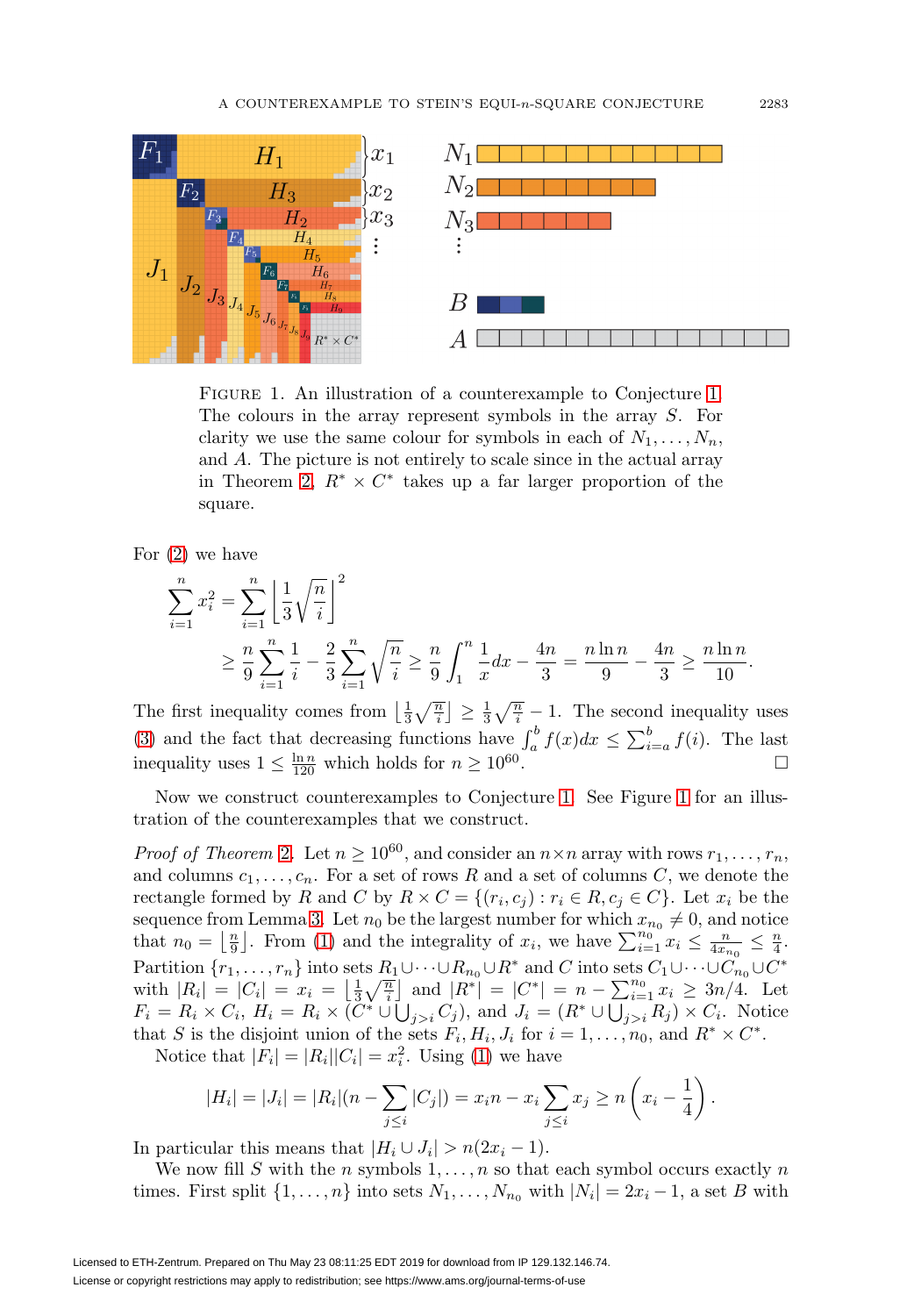$|B| = \left\lfloor \frac{1}{20} \ln n \right\rfloor \ge \frac{1}{21} \ln n$ , and a set A with  $|A| = n - |B| - |N_1| - \cdots - |N_{n_0}|$  (to see that such a partition is possible, notice that from  $\sum_{i=1}^{n_0} x_i \leq \frac{n}{4}$  and  $n \geq 10^{60}$ , we have  $|B| + |N_1| + \cdots + |N_{n_0}| = \left\lfloor \frac{1}{20} \ln n \right\rfloor + \sum_{i=1}^{n_0} (2x_i - 1) \le \frac{1}{20} \ln n + \frac{n}{2} < n$ . Fill  $S$  as follows:

- For each symbol in  $N_i$ , place it n times into  $H_i \cup J_i$  ( $|H_i \cup J_i| > n|N_i|$ ) ensures that this is possible).
- For each symbol in B, place it n times into  $F_1 \cup \cdots \cup F_{n_0}$ . This is possible since [\(2\)](#page-1-3) implies  $\sum_{i=1}^{n_0} x_i^2 = \sum_{i=1}^n x_i^2 \ge \frac{1}{10} n \ln n \ge n |B|$ .
- Place the symbols from A arbitrarily into the remaining entries of  $S$  (making sure that there are exactly *n* occurances of each symbol).

Suppose, for the sake of contradiction, that we have a partial transversal  $T$  of size >  $n - \frac{1}{42} \ln n$ .

*Claim* 4. If T contains s entries in  $F_i$ , then T contains at most  $2x_i - 2s$  entries in  $H_i \cup J_i$ 

*Proof.* Suppose that  $(r_{a_1}, c_{b_1}), \ldots, (r_{a_s}, c_{b_s}) \in T \cap F_i$ . Then since T is a transversal, T cannot have any other entries in rows  $r_{a_i}$  or columns  $c_{b_i}$  for  $j = 1, \ldots, s$ . Recall that  $H_i$  and  $F_i$  are both contained in the  $x_i$  rows  $R_i$ , which implies  $r_{a_1}, \ldots, r_{a_s} \in R_i$ . This means that  $H_i \cap T$  must be contained in the  $x_i - s$  rows  $R_i \setminus \{r_{a_1}, \ldots, r_{a_s}\}.$ Since T has at most one entry in each row we have  $|T \cap H_i| \leq x_i - s$ . By the same argument we have  $|T \cap J_i| \leq x_i - s$ .

Since  $|B| \geq \frac{1}{21} \ln n$ , T must contain at least  $\frac{1}{42} \ln n$  of the symbols of B. Letting  $z_i = |T \cap F_i|$ , we have  $\sum_{i=1}^{n_0} z_i \geq \frac{1}{42} \ln n$ . By the claim, for all i, T has at most  $2x_i - 2z_i$  entries in  $H_i \cup J_i$ , and so uses at most  $2x_i - 2z_i$  symbols in  $N_i$  (since the symbols in  $N_i$  only occur in  $H_i \cup J_i$ . Since  $|N_i| = 2x_i-1$ , this means that T doesn't have any entries of at least  $|N_i| - (2x_i - 2z_i) = 2z_i - 1$  symbols of  $N_i$ . Summing up, we have that T doesn't use at least  $\sum_{i=1}^{n_0} \min(2z_i - 1, 0) \ge \sum_{i=1}^{n_0} z_i \ge \frac{1}{42} \ln n$ symbols. This contradicts  $|T| > n - \frac{1}{42} \ln n$ .

## 3. Concluding remarks

<span id="page-3-0"></span>Here we make some remarks about directions for further research following the disproof of Conjecture [1.](#page-0-0)

**Asymptotic versions of Stein's Conjecture.** The counterexamples constructed in this note still leave the possibility of Stein's Conjecture holding in some asymptotic sense. There are two natural asymptotic weakenings of the conjecture which may still be true. The first is to ask whether, in the setting of Stein's Conjecture, there is always a size  $n-o(n)$  partial transversal. This would strengthen the results of Stein [\[15\]](#page-6-4) and of Aharoni, Berger, Kotlar, and Ziv [\[3\]](#page-6-6).

It is possible to show that this asymptotic version of Stein's Conjecture holds with a mild additional condition on the square — that no symbol appears too often in a row or column. To prove this we will use the following version of Rödl's Nibble (see, e.g.,  $[5]$ ).

<span id="page-3-1"></span>**Theorem 5** (Rödl). Fix  $\epsilon > 0$ ,  $r \in \mathbb{N}$ . The following holds for sufficiently large n and d. Let H be an r-uniform, d-regular, n-vertex hypergraph with every pair of vertices u, v having  $d(u, v) \leq o(n)$ . Then H has a matching with  $(1 - \epsilon)n/r$  edges.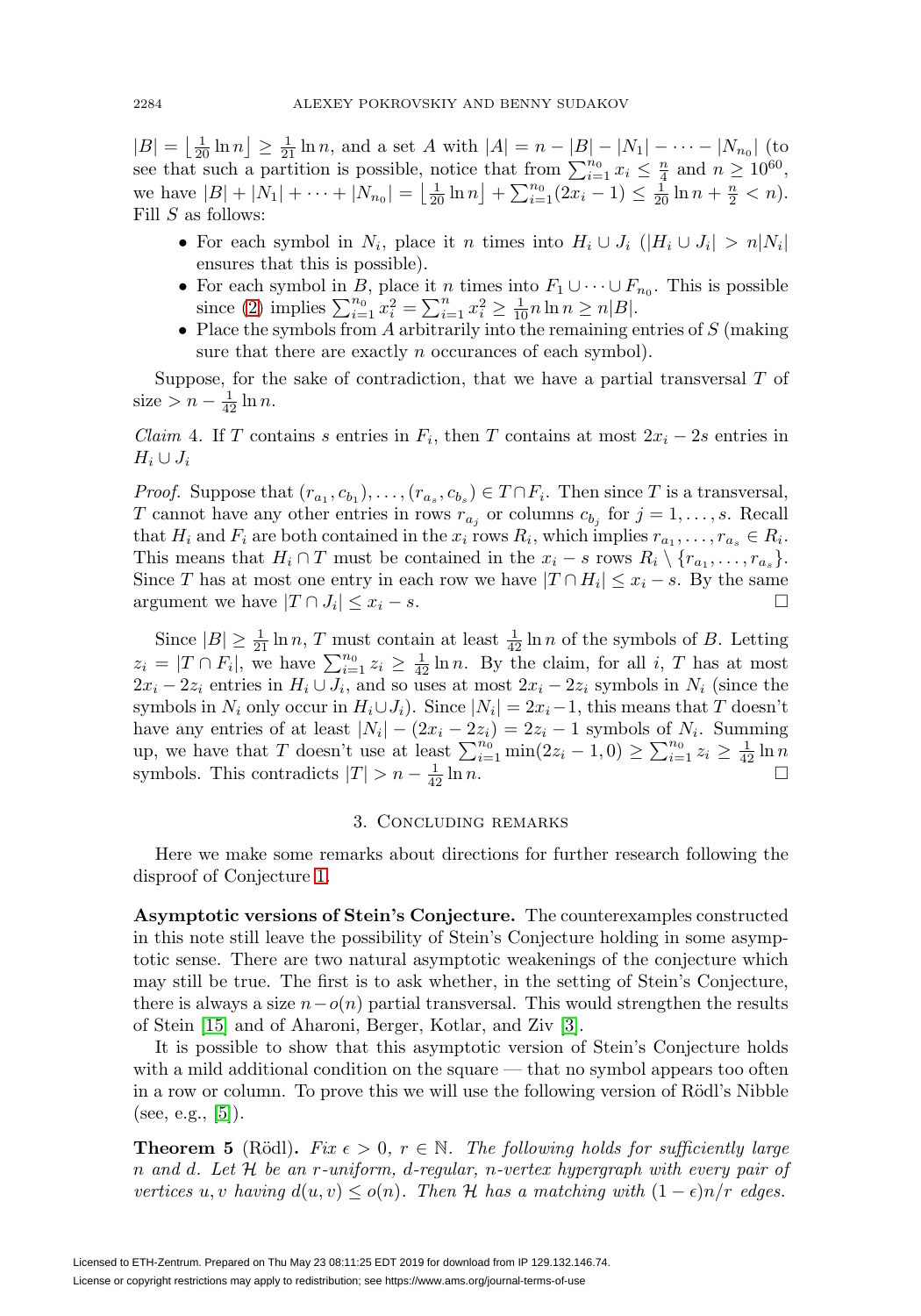Using the above result we can prove an asymptotic version of Stein's Conjecture when no symbol appears too often in a row or column.

<span id="page-4-0"></span>**Corollary 6.** Fix  $\epsilon > 0$ . Let S be an  $n \times n$  array filled with the symbols  $1, \ldots, n$ so that each number occurs exactly n times in the square, and at most  $o(n)$  times in every row and column. Then S has a partial transversal of size  $(1 - \epsilon)n$ .

*Proof.* We define a 3-uniform, 3-partite hypergraph  $H$  as follows. The vertex set of H is  $\{r_1,\ldots,r_n,c_1,\ldots,c_n,s_1,\ldots,s_n\}$ . The edges of H are exactly triples of the form  $\{r_i, c_j, s_k\}$  with the  $(i, j)$ th entry of S being k. We claim that H satisfies the assumptions of Theorem [5.](#page-3-1) Notice that  $\mathcal H$  is a 3-uniform, *n*-regular, and 3*n*-vertex hypergraph. For a pair of vertices  $u, v$  we have  $d(u, v) \leq 1$  unless one of  $u, v$  is in  $\{r_1,\ldots,r_n,c_1,\ldots,c_n\}$  and the other in  $\{s_1,\ldots,s_n\}$ . Notice that  $d(r_i,s_j)$  and  $d(c_i, s_j)$  are equal to the number of occurrences of symbol j in row i and column i, respectively. By assumption, both of these quantities are at most  $o(n)$ .

By Theorem [5,](#page-3-1) H has a matching M with  $(1 - \epsilon)n$  edges. Let T be the set of entries in S corresponding to the edges of  $M$ . Notice that T doesn't have more than one entry with any row, column, or symbol because  $M$  doesn't have more than one edge through any vertex. Thus T is the required partial transversal.  $\Box$ 

The above corollary shows that an asymptotic version of Stein's Conjecture holds when no symbol is repeated more than  $o(n)$  times in any row or column. It is easy to check that in the arrays constructed in Theorem [2,](#page-1-0) each symbol is repeated √  $O\sqrt{n^{1/2+o(1)}}$  in every row or column. Thus Corollary [6](#page-4-0) applies to the squares constructed in Theorem [2](#page-1-0) to show that they have partial transversals of size  $n-o(n)$ . It would be interesting to know if this holds without any restriction on symbol repetitions, i.e., if Corollary [6](#page-4-0) holds without the "each number occurs at most  $o(n)$ " times in every row and column" condition.

A second asymptotic version of Stein's Conjecture one can look for is to find the largest  $\alpha$  so that every  $n \times n$  square with  $\leq \alpha n$  occurrences of every symbol has a size *n* transversal. Erdős and Spencer [\[8\]](#page-6-5) proved that  $\alpha = 1/16$  suffices, but it is likely that  $\alpha$  can be as large as  $1 - o(1)$ . Again, one can ask an easier question by adding an extra condition forbidding symbol repetitions in rows and columns. Such a result is true and will be proved in [\[13\]](#page-6-8):

<span id="page-4-1"></span>**Theorem 7** (Montgomery, Pokrovskiy, Sudakov, [\[13\]](#page-6-8)). Let S be an  $n \times n$  array filled with the symbols so that each symbol occurs  $\leq (1-o(1))n$  times in the square, and no symbol is repeated in a row or column. Then S has a transversal.

In [\[13\]](#page-6-8) something stronger is actually shown — that under the assumptions of the above theorem the square has  $(1 - o(1))n$  disjoint transversals. Theorem [7](#page-4-1) shows that if we completely forbid symbol repetitions in rows and columns, then the asymptotic version of Stein's Conjecture holds. Again, it would be interesting to know if Theorem [7](#page-4-1) holds without any restrictions on repetitions in rows and columns.

**Variations of Stein's Conjecture.** After Stein made his conjecture, many authors have proposed strengthenings and variations of Conjecture [1.](#page-0-0) The construction in this note can be used to disprove most of these other conjectures as well. Sometimes this is immediate, e.g., the conjecture in [\[10\]](#page-6-9) and Conjecture 1.9 in [\[1\]](#page-6-10) are direct strengthenings of Conjecture [1](#page-0-0) and so are false by Theorem [2.](#page-1-0) Sometimes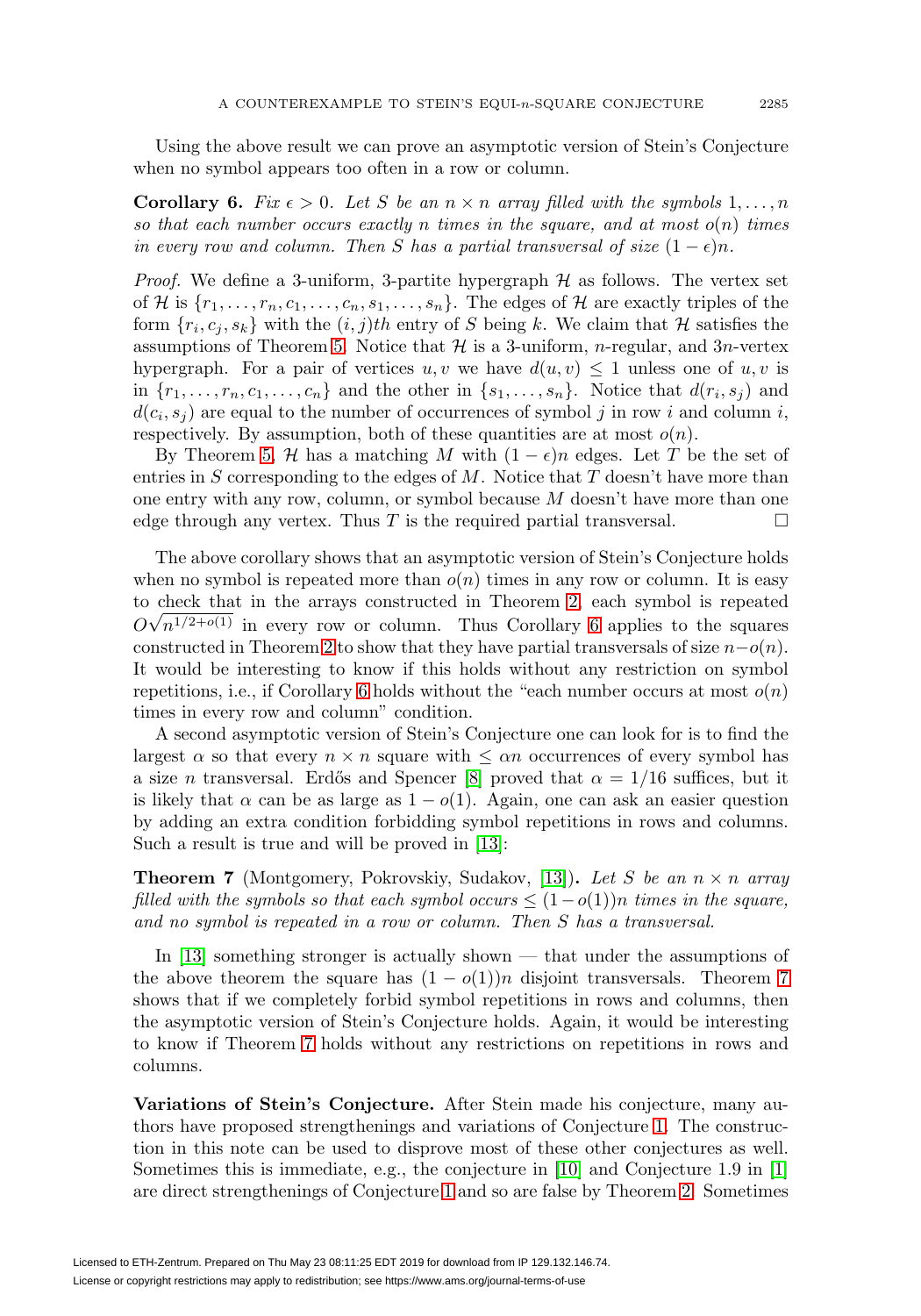one needs to modify our construction slightly to disprove related conjectures. For example, Hahn suggested the following conjecture.

<span id="page-5-0"></span>**Conjecture 8** (Hahn, Thomassen [\[11\]](#page-6-11))**.** In every edge-colouring of  $K_n$  with  $\leq$  $n/2 - 1$  edges of each colour, there is a rainbow path of length  $n - 1$ .

Here "rainbow path" means a path in the graph all of whose edges have the same colour. The relationship between this and Stein's Conjecture is that to every symmetric  $n \times n$  array S, one can assign an edge-coloured complete graph  $K_n$  by colouring edge ij with the symbol in the  $(i, j)$ th entry of S (since S is symmetric, this gives a well-defined colouring of  $K_n$ ). It is easy to see that under this correspondence, partial transversals in  $K_n$  correspond to rainbow maximum degree 2 subgraphs in  $K_n$ . Thus Conjecture [8](#page-5-0) would imply that every symmetric  $n \times n$  array S with  $\leq n-1$  occurrences of each symbol has a partial transversal of size  $n-1$ . The proof of Theorem [2](#page-1-0) can easily be run so it gives a symmetric array, i.e., we get graphs satisfying the assumptions of Conjecture [8](#page-5-0) without rainbow paths longer than  $n - \frac{1}{42} \ln n$ . Here is another conjecture about rainbow subgraphs.

<span id="page-5-1"></span>**Conjecture 9** (Aharoni, Barát, Wanless, [\[2\]](#page-6-12)). Let G be a bipartite graph with  $> \Delta(G)+1$  edges of each colour. Then G has a rainbow matching using every colour.

To see the relationship between this and Stein's Conjecture: from an  $n \times n$  array S, build a coloured  $K_{n,n}$  with vertices  $\{x_1,\ldots,x_n,y_1,\ldots,y_n\}$  by colouring the edge  $x_iy_j \in K_{n,n}$  by the symbol in the  $(i, j)$ th entry of S. It is easy to see that under this correspondence a transversal in S corresponds to a rainbow matching in  $K_{n,n}$ . Consider the  $n \times n$  array S from Theorem [2](#page-1-0) and the corresponding coloured  $K_{n,n}$ . Since S has n copies of each symbol, the corresponding  $K_{n,n}$  has n edges of each colour. Since  $\Delta(K_{n,n}) = n$ , this is just short of the assumption of Conjecture [9](#page-5-1) (and so of disproving the conjecture).

However, it is easy to modify the construction slightly to actually get a counterexample, e.g., by deleting the edges of the form  $x_i y_i$  and  $x_i y_{i+1}$  (mod n) in  $K_{n,n}$ . We use the proof of Theorem [2](#page-1-0) to get a colouring of this  $(n-2)$ -regular graph with  $n-2$  colours such that each colour has n edges, but there is no rainbow matching of size  $n - \frac{1}{42} \ln n$ . This corresponds to deleting two diagonals in the square  $S$  in Theorem [2,](#page-1-0) and checking that the proof still works if we omit these entries: The only parts that need to be checked are that the sets  $F_i$  and  $H_i \cup J_i$ have enough room to fit the colours they must contain. Specifically we need to check that  $|H_i \cup J_i| \ge n(2x_i - 1)$  and  $|F_1 \cup \cdots \cup F_{n_0}| \ge n|B|$  still hold after deleting the two diagonals from these sets. This is indeed true because there is room in the inequalities we used for  $|H_i \cup J_i|$  and  $|F_1 \cup \cdots \cup F_{n_0}|$ .

The fact that our constructions can disprove Conjecture [9](#page-5-1) and Conjecture 1.9 in [\[1\]](#page-6-10) was first noticed by Alon. He also found some interesting further modifications of our construction; see [\[4\]](#page-6-13) for details.

### **ACKNOWLEDGMENT**

The authors would like to thank Noga Alon for pointing us to the conjectures in [\[1,](#page-6-10) [2\]](#page-6-12), as well as Deryk Osthus for remarks greatly improving the presentation of this paper.